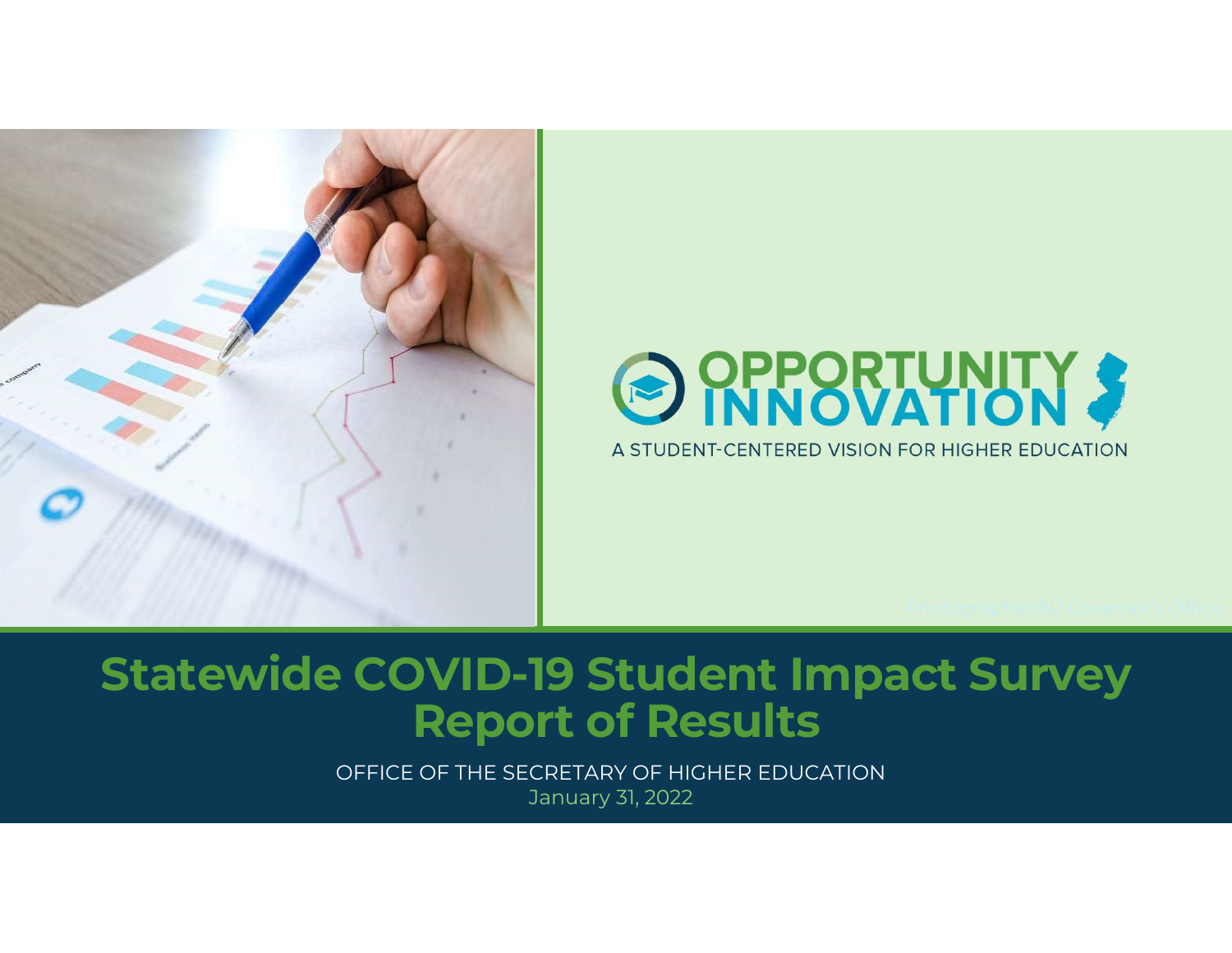# **OVID-19 STUDENT IMPACT**<br>JESTIONNAIRE<br>Ascertain how students are transitioning back to<br>in-person instruction across institutions. **OVID-19 STUDENT IMPACT**<br>JESTIONNAIRE<br>Ascertain how students are transitioning back to<br>in-person instruction across institutions.<br>Overall impact of the COVID-19 pandemic on<br>students, as well as the impact on student mental STATEWIDE COVID-19 STUDENT IMPACT **QUESTIONNAIRE**



in-person instruction across institutions.

students, as well as the impact on student mental and physical health. Overall impact of the COVID-19 pandemic on<br>students, as well as the impact on student mental<br>and physical health.<br>Financial impact on students and their families.<br>Provide comparative information for each institution<br>or gro

Financial impact on students and their families.



Provide comparative information for each institution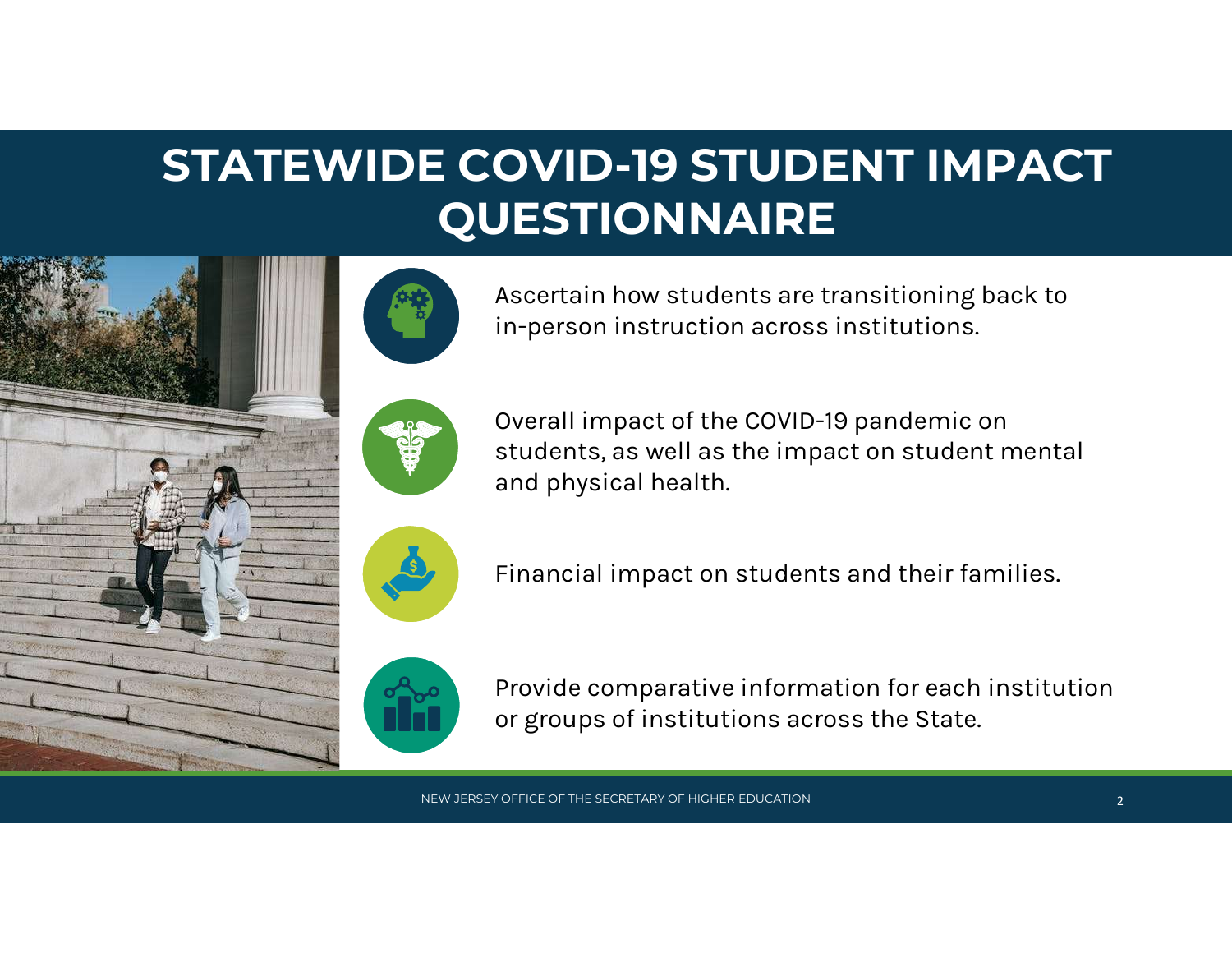| Response Rates and Sampling Error by Sector of Institution<br><b>Fall 2021 Preliminary</b><br><b>Sample Error at 95%</b><br><b>Response Rate-</b><br>%<br><b>Confidentce Level</b><br><b>Enrollment</b><br>%<br><b>Estimated</b><br>Sector<br><b>Respondents</b><br>2.76%<br>Community College<br>114,752<br>30.2%<br>3,163<br>20.6%<br>1.7%<br>182,665<br>6,712<br>43.7%<br>1.2%<br>Senior Public<br>48.0%<br>3.67% |
|----------------------------------------------------------------------------------------------------------------------------------------------------------------------------------------------------------------------------------------------------------------------------------------------------------------------------------------------------------------------------------------------------------------------|
|                                                                                                                                                                                                                                                                                                                                                                                                                      |
|                                                                                                                                                                                                                                                                                                                                                                                                                      |
|                                                                                                                                                                                                                                                                                                                                                                                                                      |
|                                                                                                                                                                                                                                                                                                                                                                                                                      |
|                                                                                                                                                                                                                                                                                                                                                                                                                      |
|                                                                                                                                                                                                                                                                                                                                                                                                                      |
|                                                                                                                                                                                                                                                                                                                                                                                                                      |
|                                                                                                                                                                                                                                                                                                                                                                                                                      |
|                                                                                                                                                                                                                                                                                                                                                                                                                      |
|                                                                                                                                                                                                                                                                                                                                                                                                                      |
|                                                                                                                                                                                                                                                                                                                                                                                                                      |
|                                                                                                                                                                                                                                                                                                                                                                                                                      |
| Independent, Not-for-                                                                                                                                                                                                                                                                                                                                                                                                |
| 2.2%<br>63,671<br>16.7%<br>1,857<br>12.1%<br>2.92%<br>Profit                                                                                                                                                                                                                                                                                                                                                         |
| Independent, For-Profit<br>2.2%<br>2.9%<br>5.23%<br>8,391<br>439<br>4.6%                                                                                                                                                                                                                                                                                                                                             |
| Religious<br>10,681<br>2.8%<br>90<br>0.6%<br>10.3%<br>0.84%<br>Unknown                                                                                                                                                                                                                                                                                                                                               |
| Sector/Institution*<br>0.0%<br>20.1%<br>1.5%<br>3,087                                                                                                                                                                                                                                                                                                                                                                |
| 380,160<br>100.0%<br>15,348<br>0.8%<br>4.04%<br><b>Grand Totals</b><br>100.0%                                                                                                                                                                                                                                                                                                                                        |



- A significant number of respondents (20%) didn't indicate the institution they were currently attending.
- Overall, a sampling error of about 1%, however significant variation in sampling error between institutional sectors (low of 1.2% and a high of 10.3%).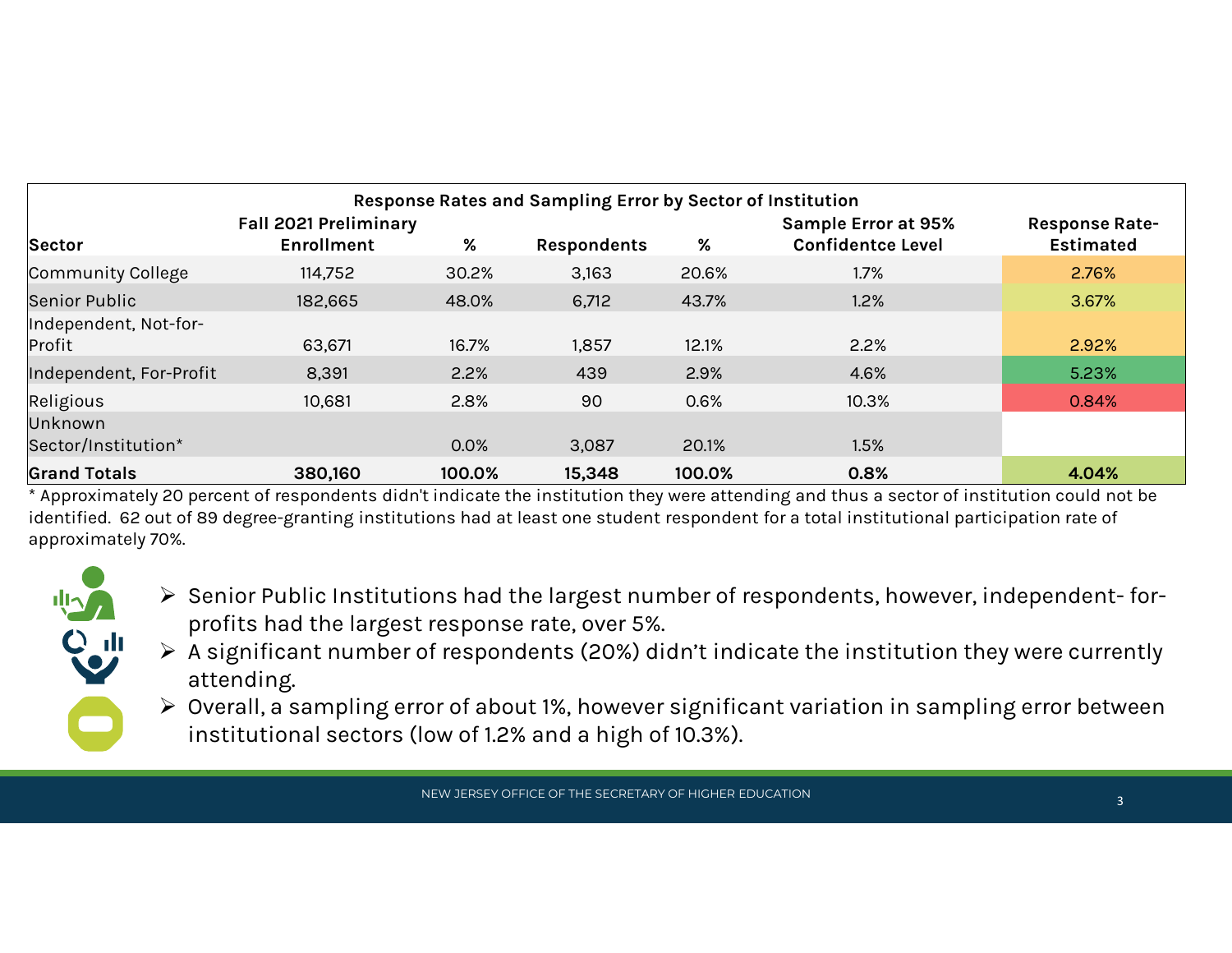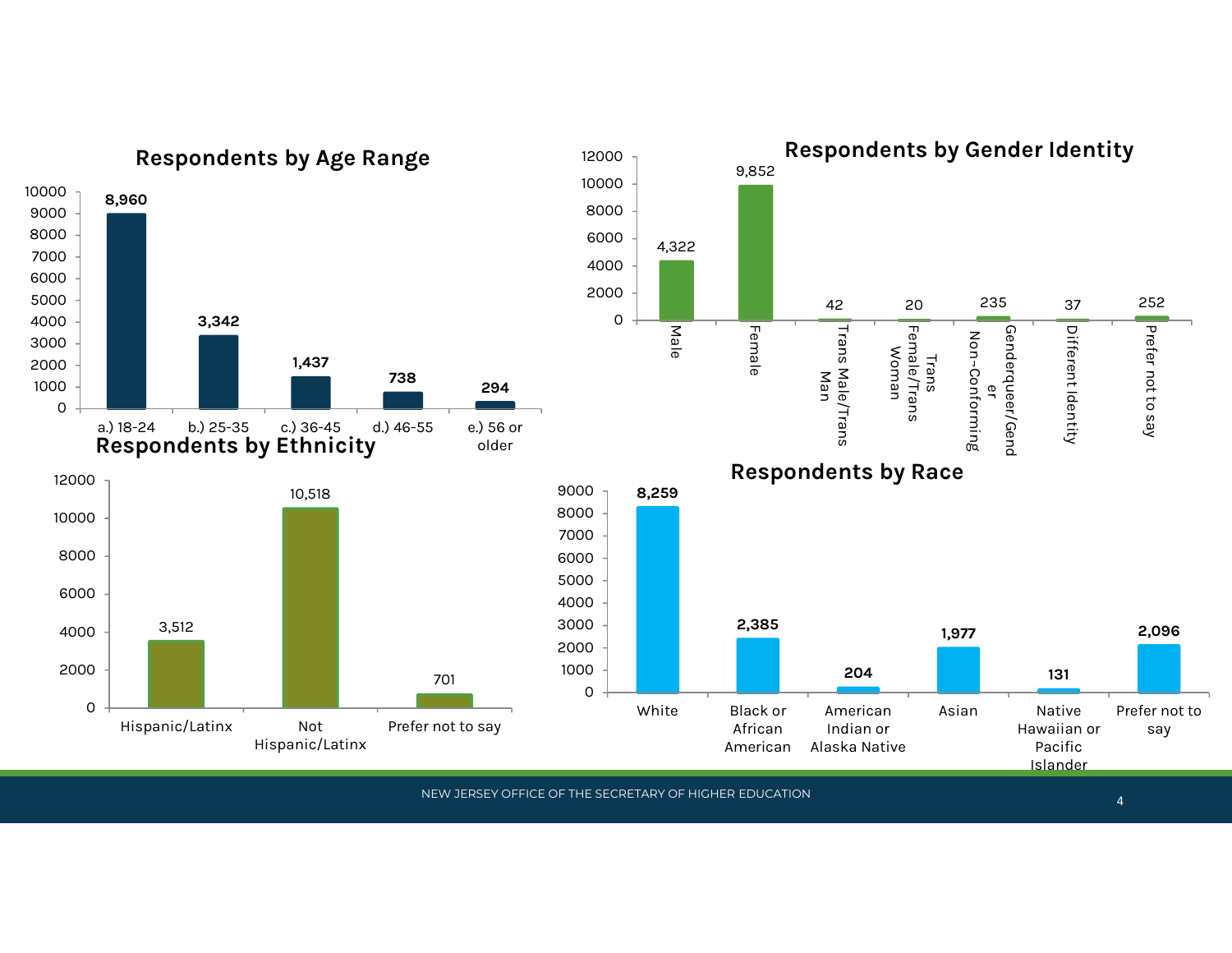

### Respondents by Marital/Family Status

13,231 (90%) Respondents

reported being

Respondents by Student Level



### Respondents by Class Level children



NEW JERSEY OFFICE OF THE SECRETARY OF HIGHER EDUCATION

5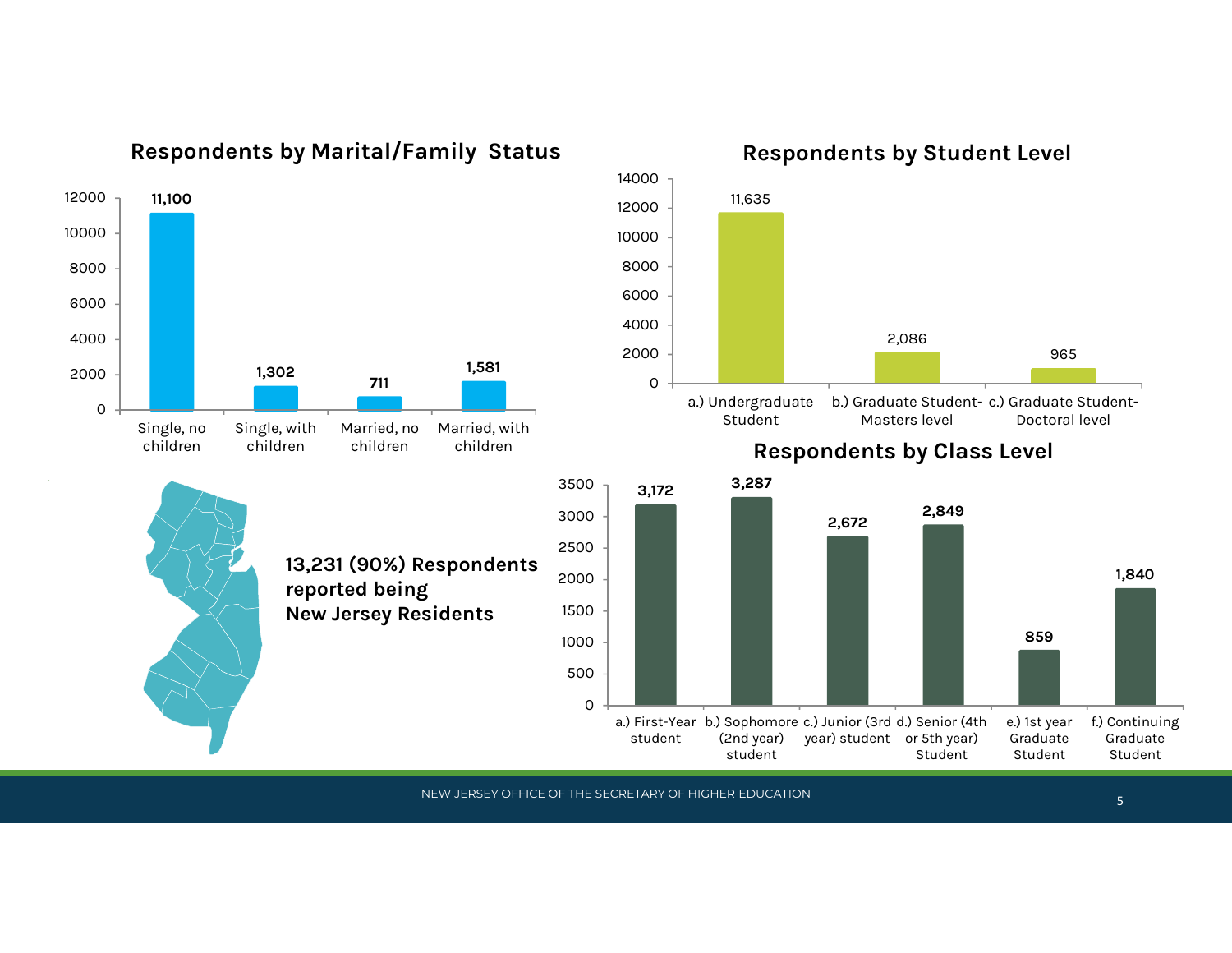

Respondents by Program Area/Major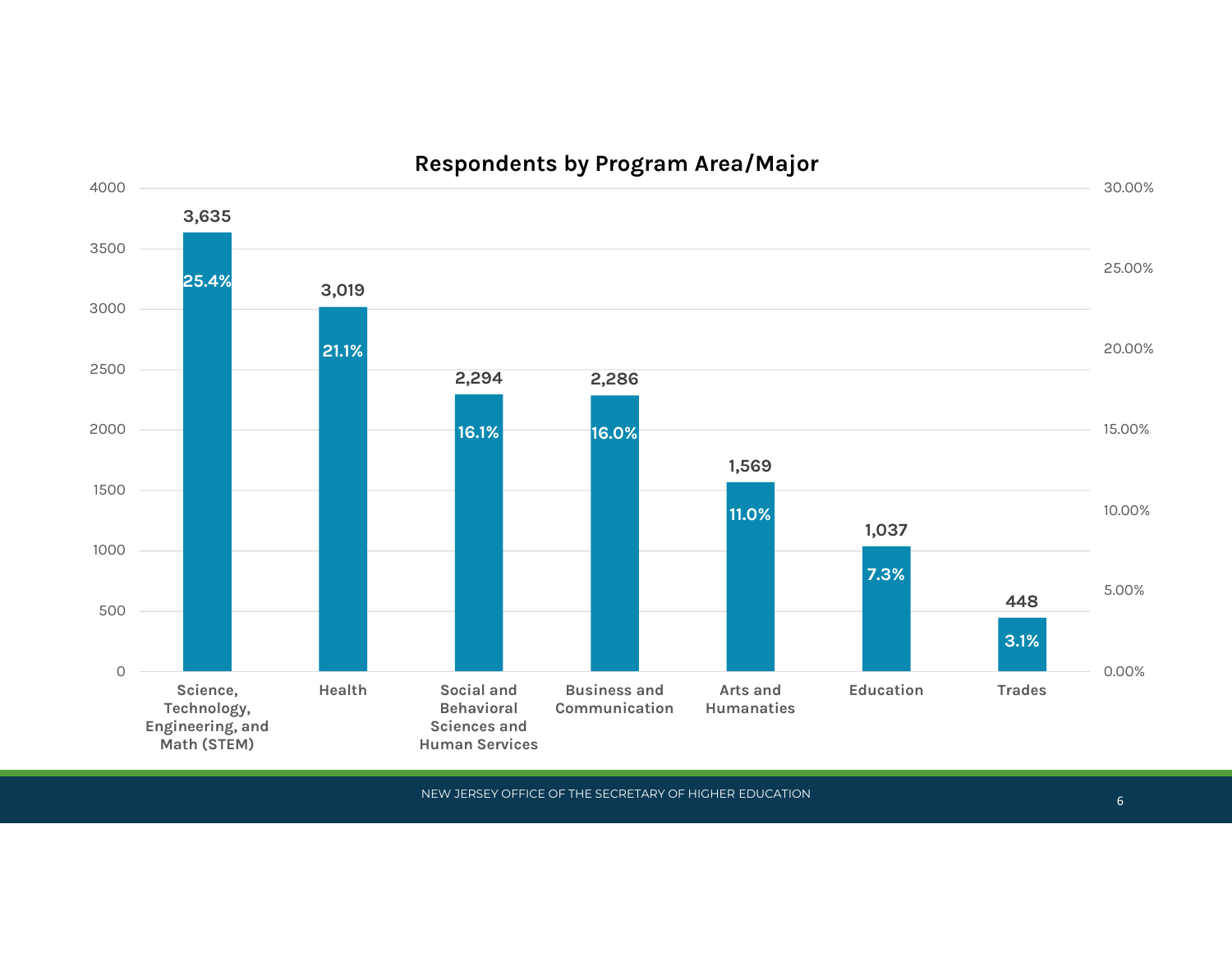# 2022 DEERING STUDIES STUDIES STUDIES<br>DIGUI IGUTE COVID-19 STUDENT QUESTIONNAIRE HIGHLIGHTS

70% were aware of their institution's COVID-19 mitigation measures

60% were confident in their institution's policies + general health/safety protocols

 $70\%$  rated current level of stress/anxiety as higher/much higher than last year at this time

37% lost a job as a result of the pandemic (35% had a family member who lost a job)

32% incurred significant credit card debt over the last year





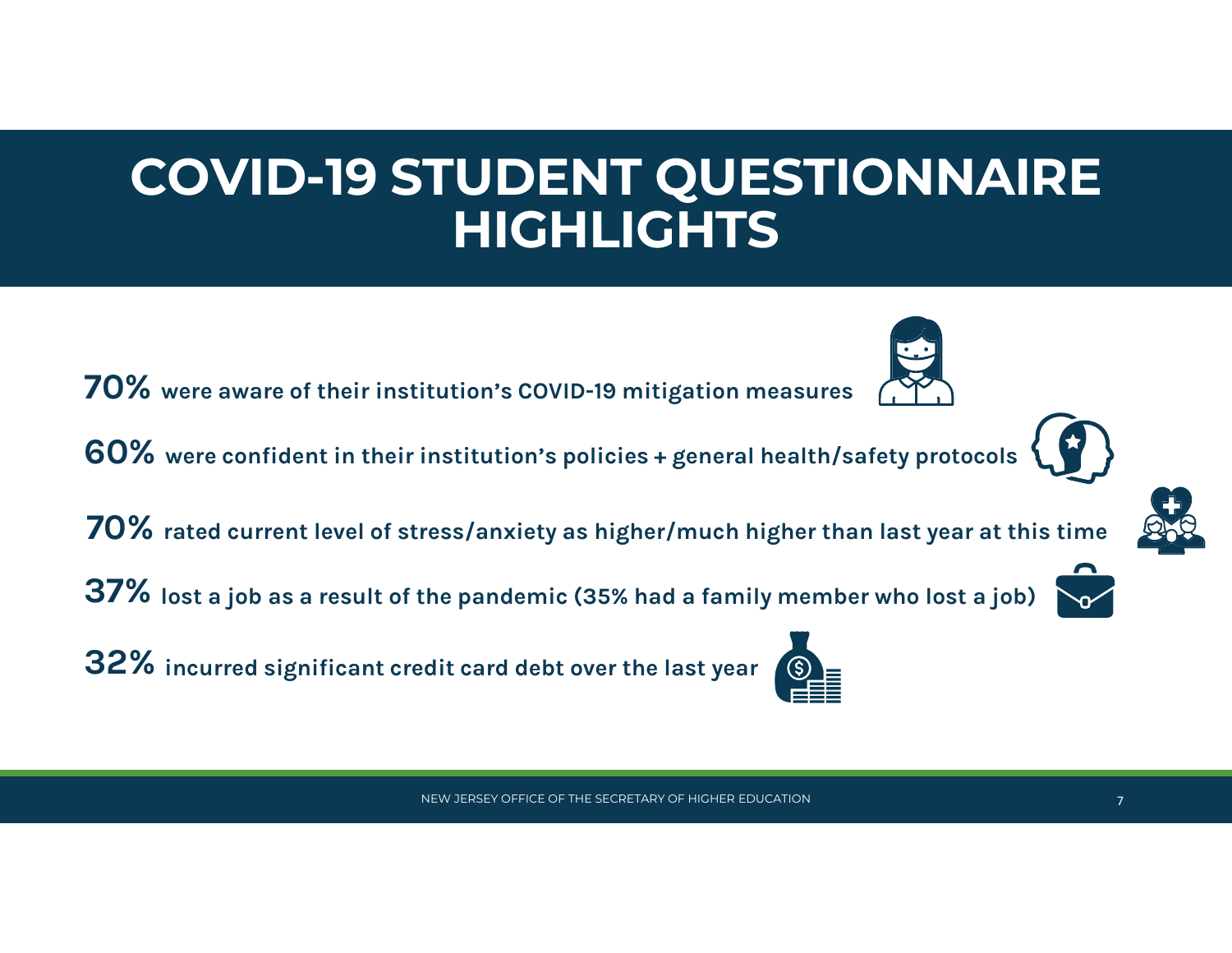

## I have received most of my information regarding COVID-19 protocols and updates from (Select all that apply):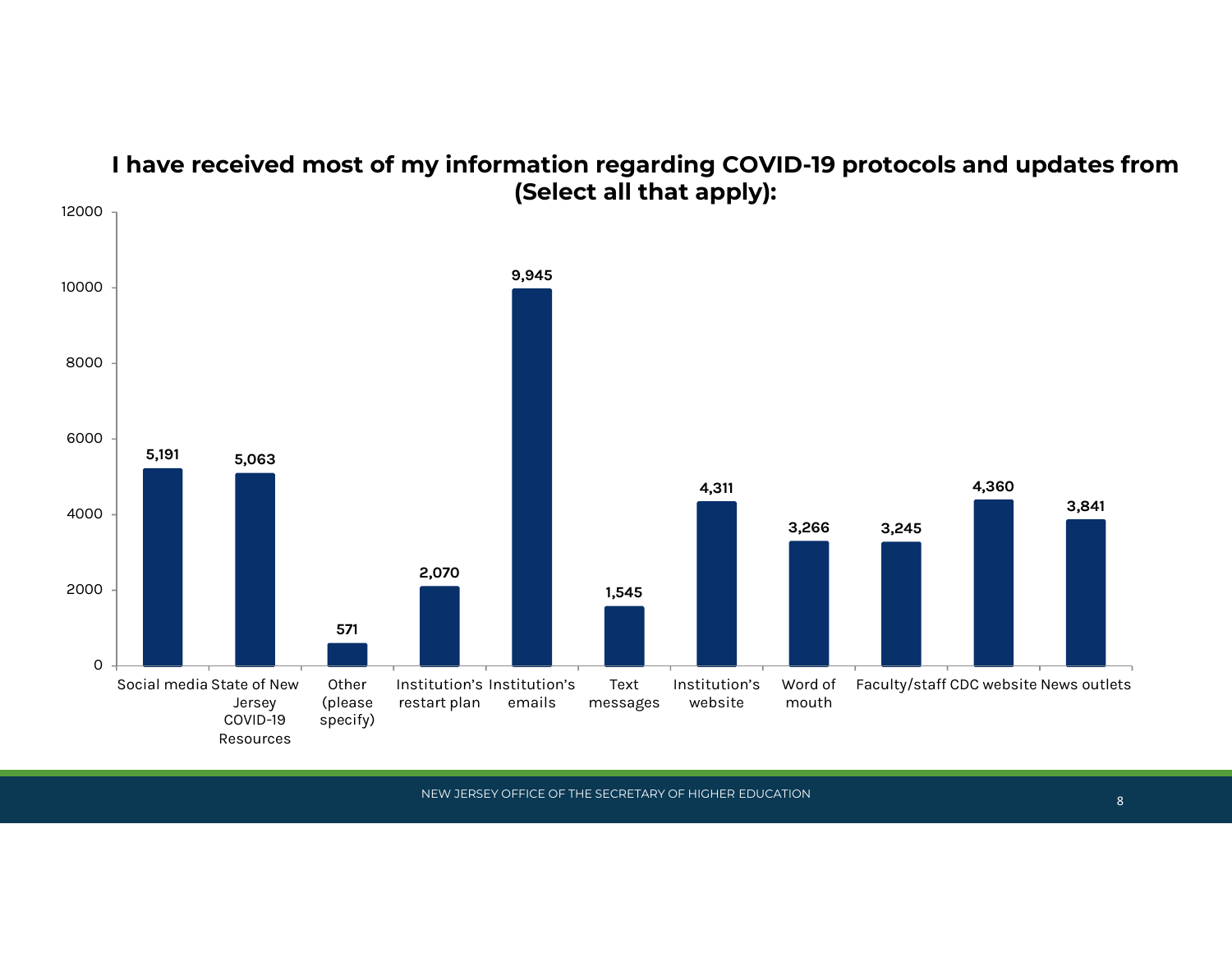

### Please rate your agreement with the following statements.....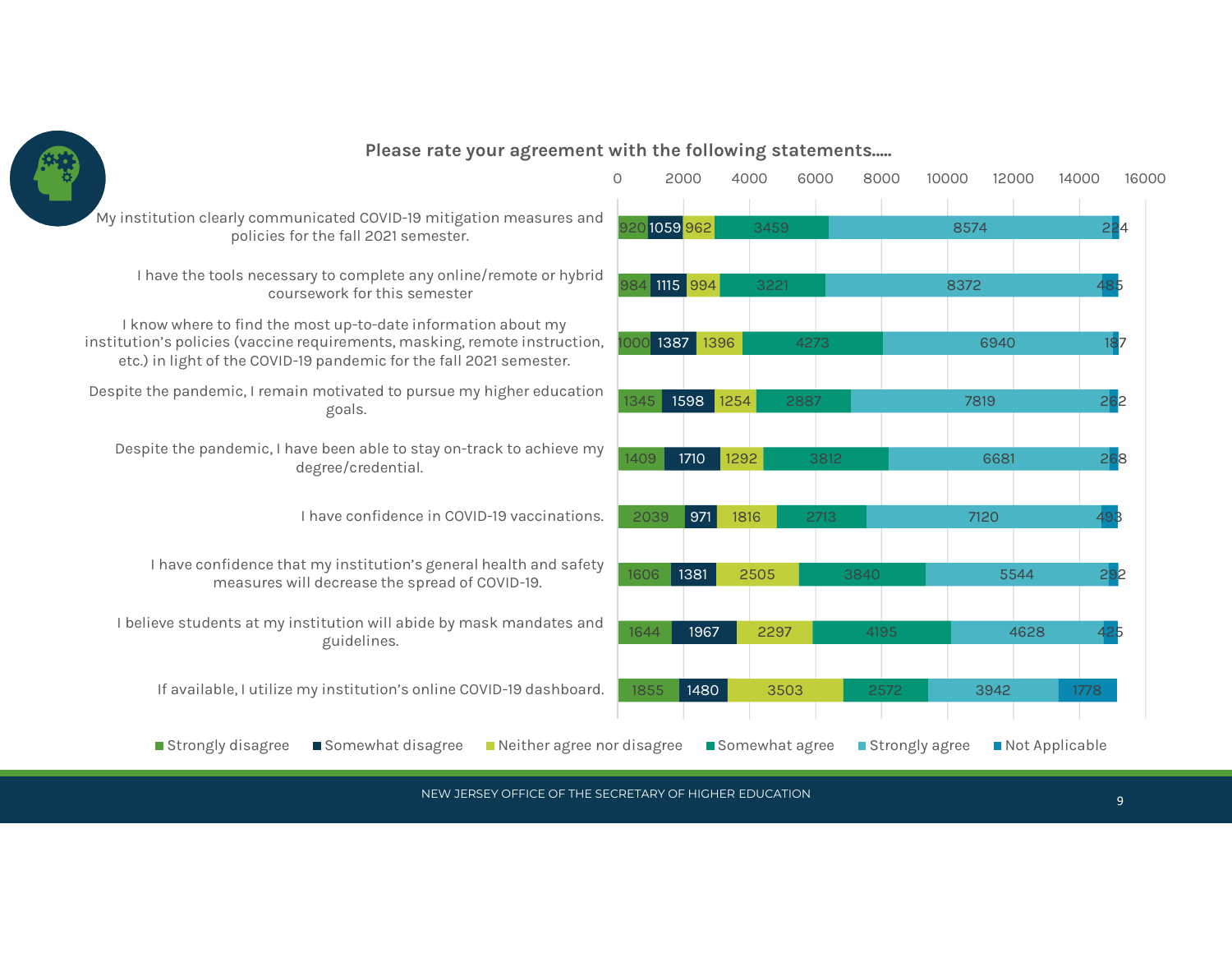

Respondents who stated Yes to the following statements…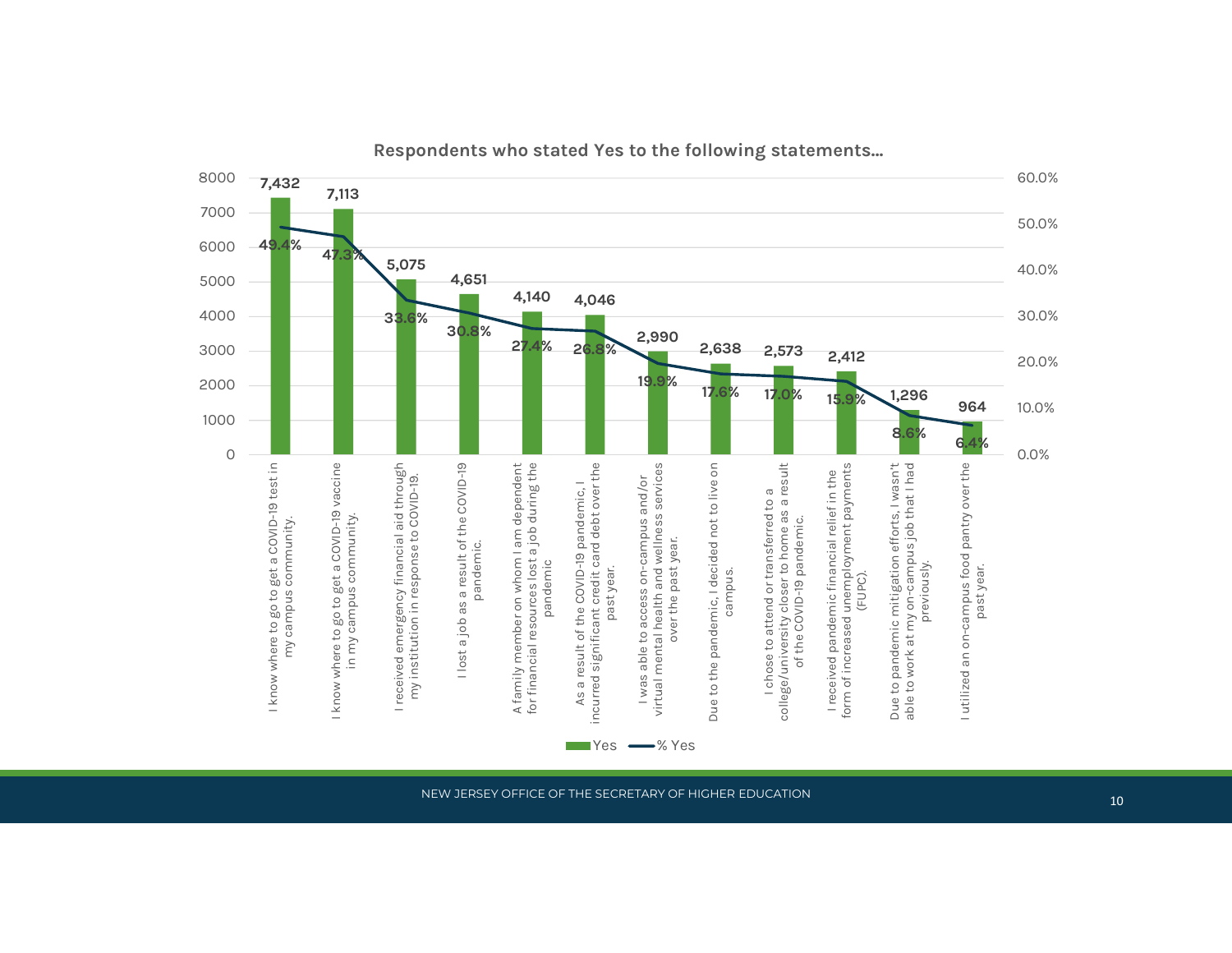



# Please rate how much you struggled to pay the following educational costs over

<sup>11</sup> NEW JERSEY OFFICE OF THE SECRETARY OF HIGHER EDUCATION

■ Major Struggle Moderate Struggle Not a struggle at all

0.0%

 $13.6\%$ 

8.1%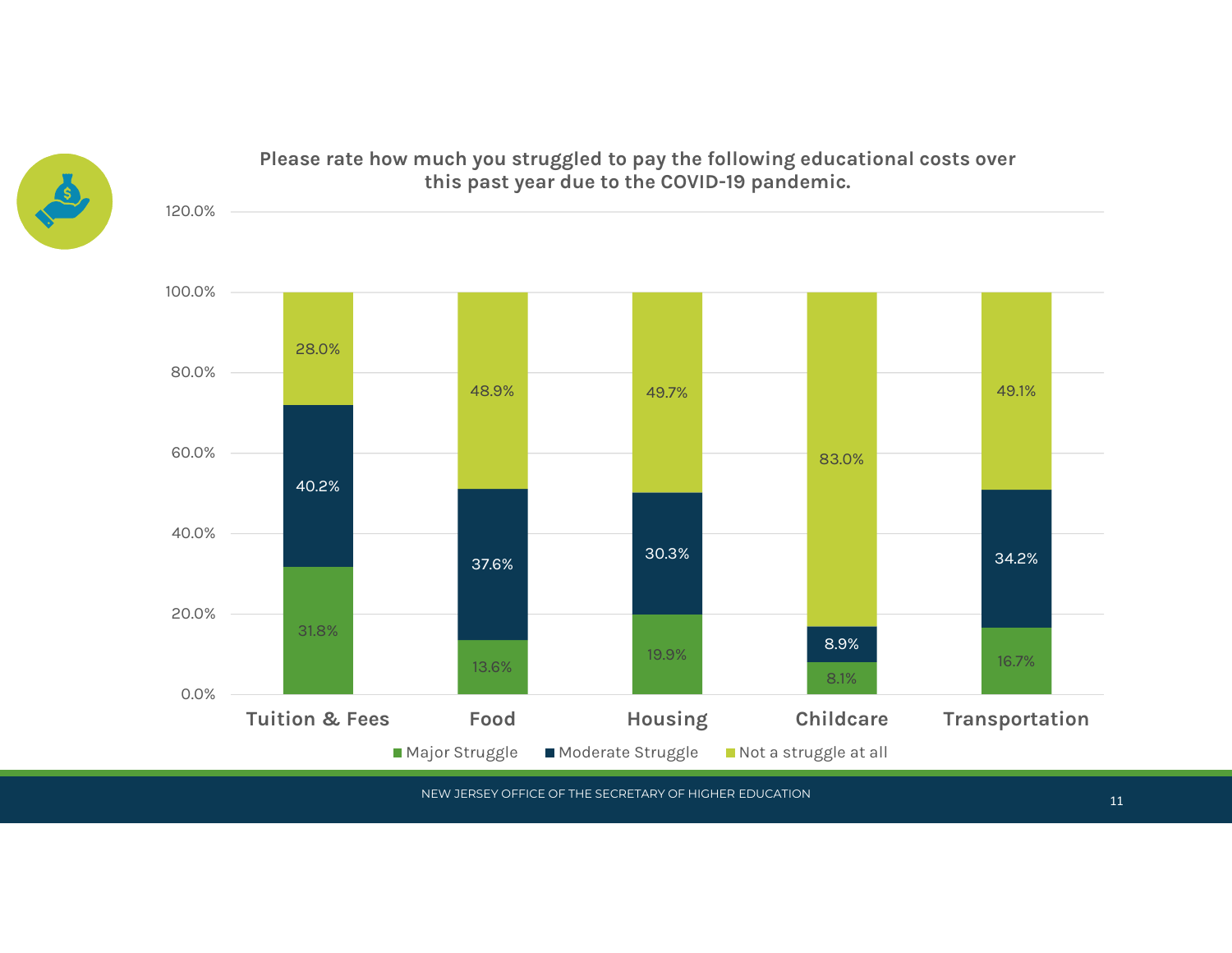

### Please rate your agreement with the following statements...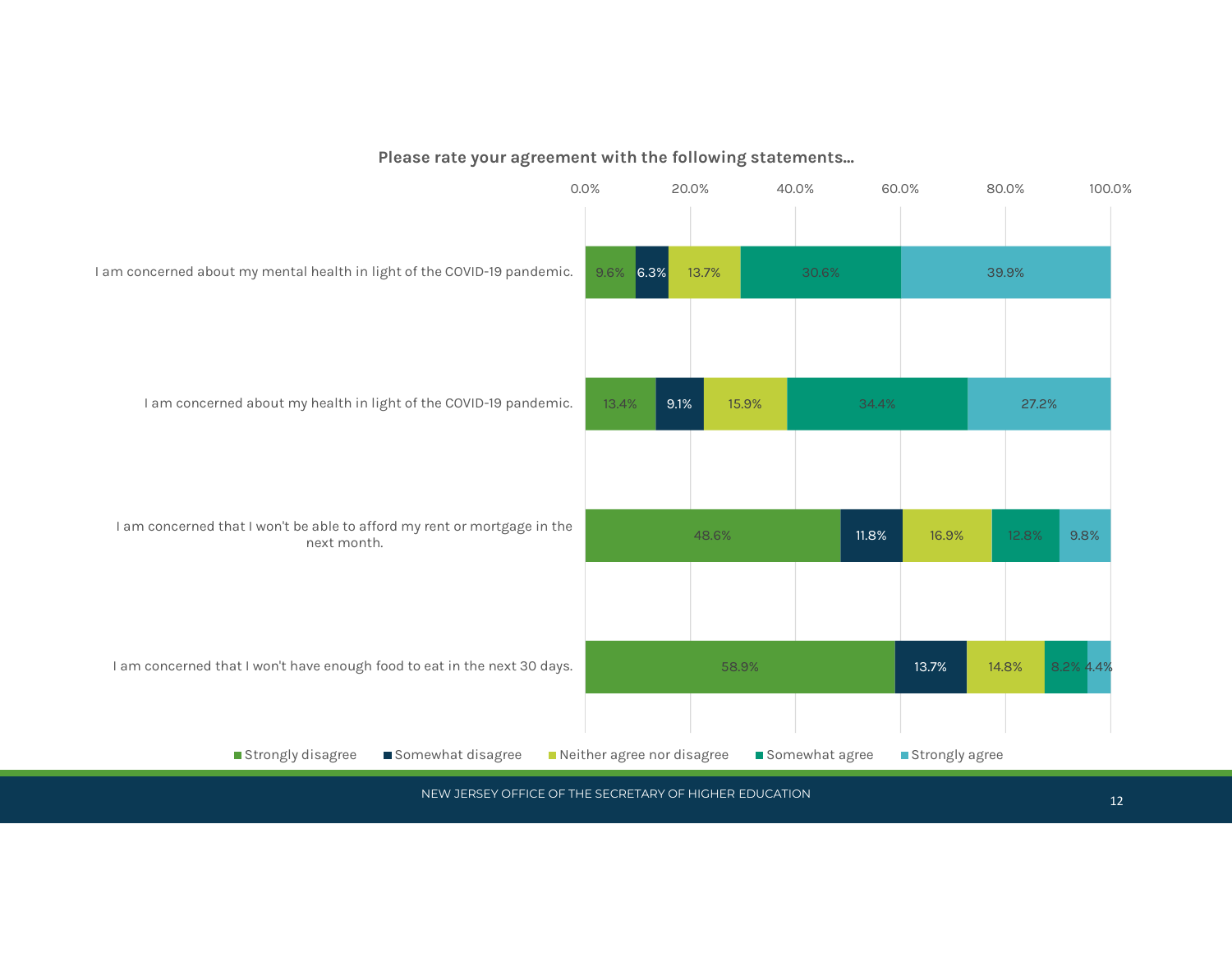



How does your current level of stress/anxiety related to the pandemic compare to last year at this time?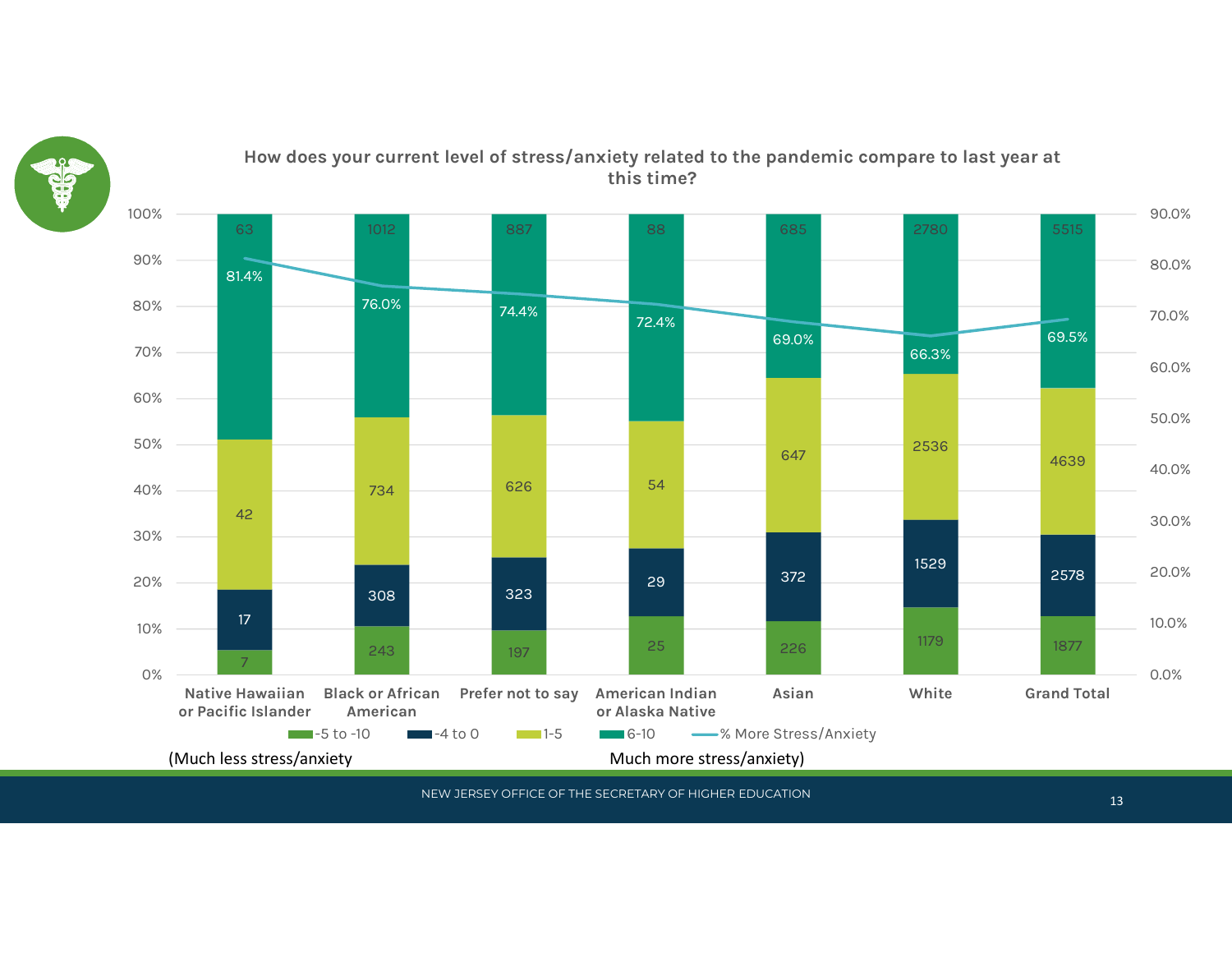

### How does your current level of stress/anxiety related to the pandemic compare to last year at this time?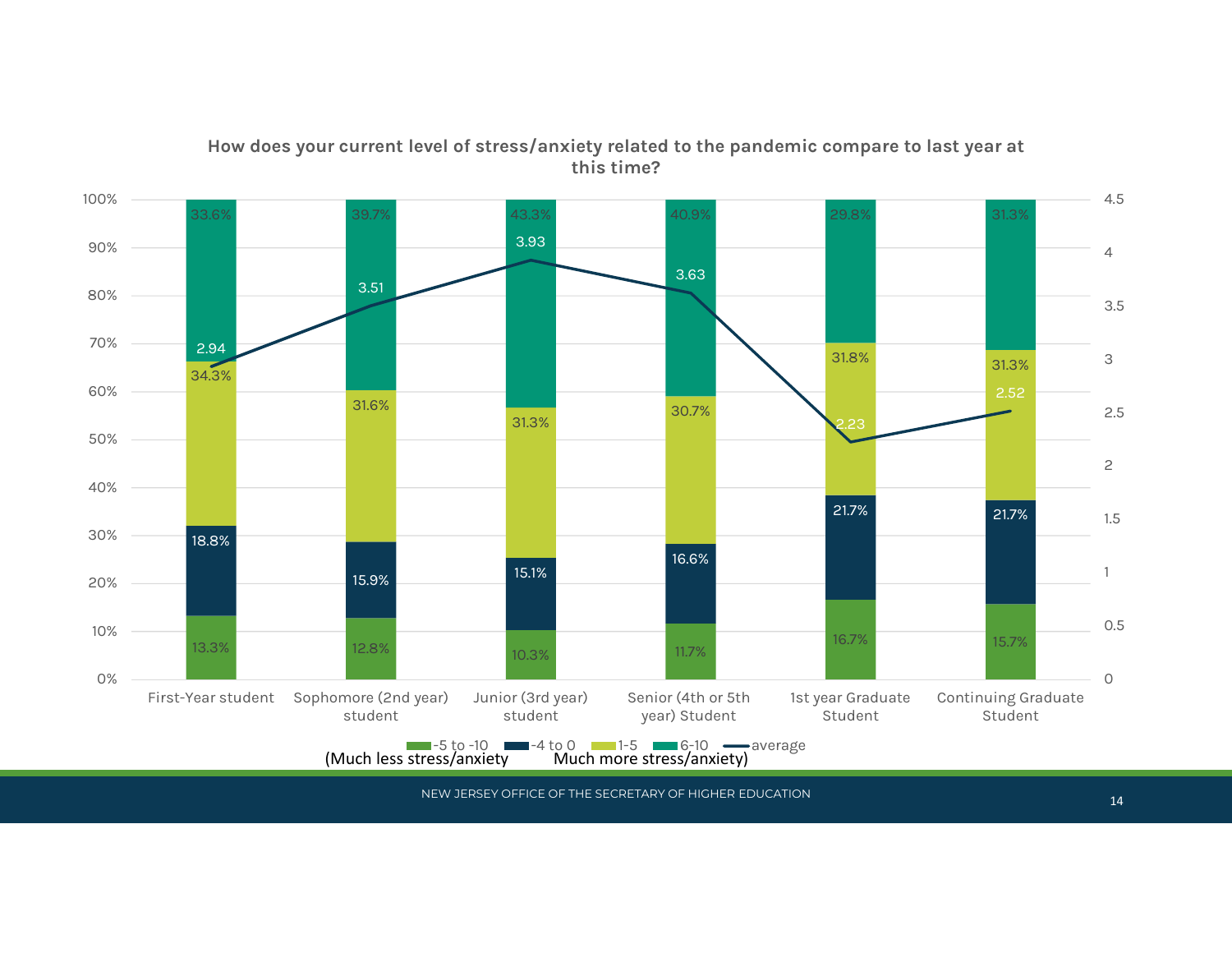

# RESULTS BY INSTITUTIONAL SECTOR

NEW JERSEY OFFICE OF THE SECRETARY OF HIGHER EDUCATION 15 AND 15 AND 15 AND 15 AND 15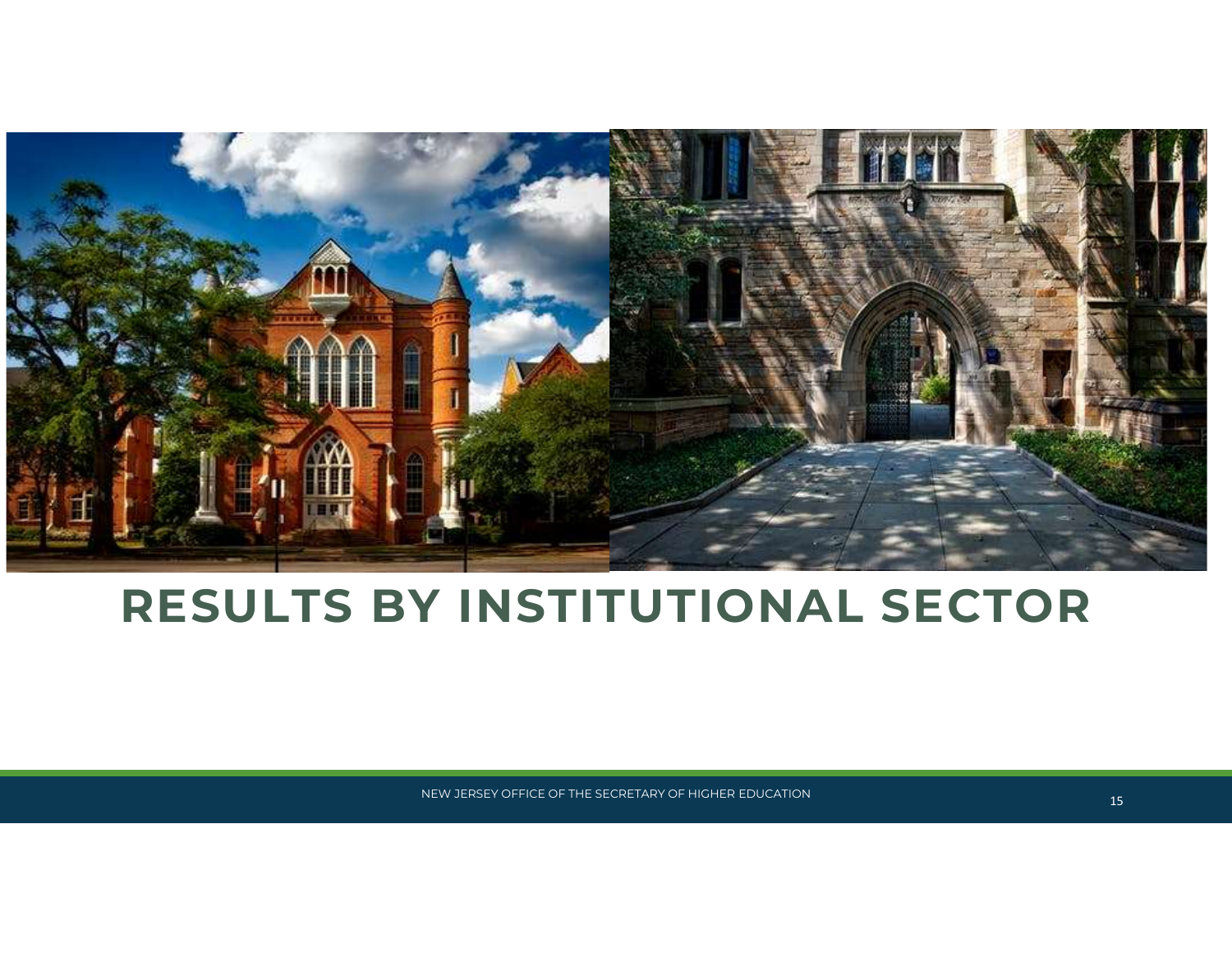# 212 STUDENT QUESTIONNAIRE<br>CECTOD DIEEEDENCEC COVID-19 STUDENT QUESTIONNAIRE SECTOR DIFFERENCES COVID-19 STUDENT QUESTIONNAIRE<br>SECTOR DIFFERENCES<br>Public, 4-year respondents were less likely to feel motivated to persist toward degree completion and graduation<br>Community college and proprietary respondents were more lik

Public, 4-year respondents were less likely to feel motivated to persist toward degree completion and graduation

47% of community college respondents received emergency financial aid (highest across all sectors)

Community college respondents (34%) were more likely to transfer to an institution closer to home (compared to 22% for proprietary respondents; 18% for public, 4-years; and 14% for independents)

More than half of **proprietary respondents** incurred significant credit card debt over the past year. More than 40% said they or a family member on whom they are dependent lost a job during the past year.

Public, 4-year respondents were less likely to feel motivated to persist toward degree completion and graduation<br>Community college and proprietary respondents were more likely to receive unemployment benefits<br>47% of commun mask mandates/guidelines.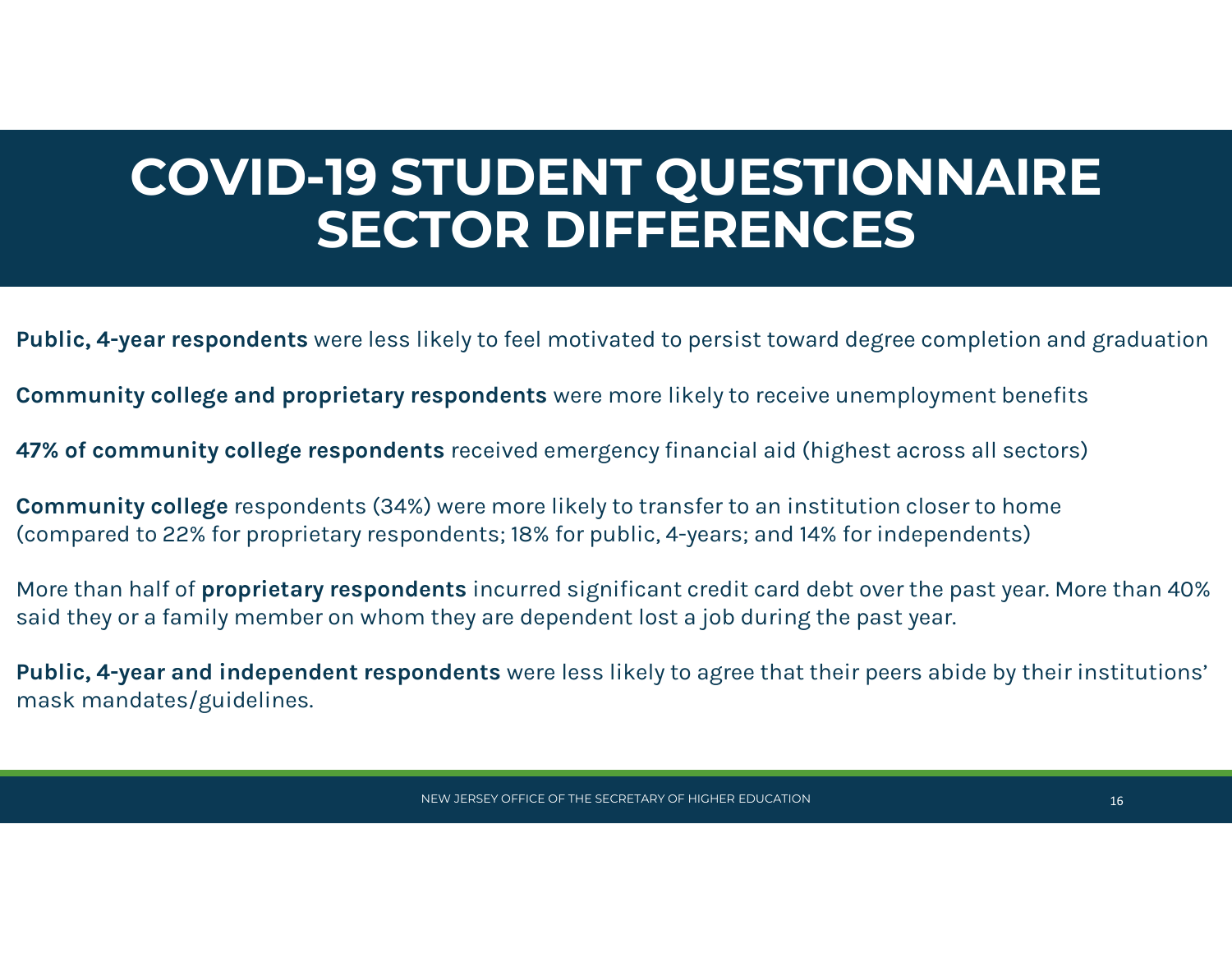

#### Percent Respondents that Somewhat or Strongly Agreed with Statement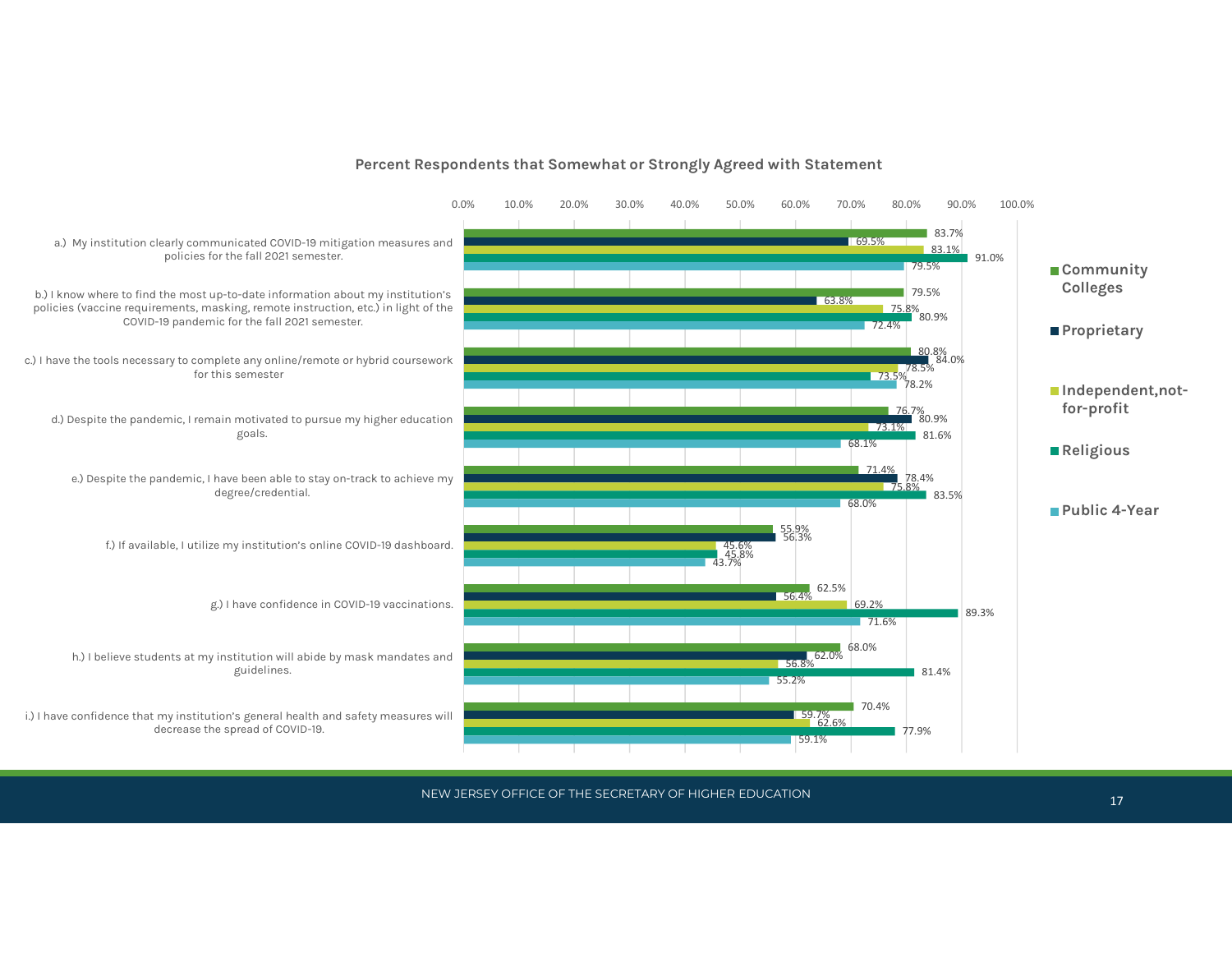



NEW JERSEY OFFICE OF THE SECRETARY OF HIGHER EDUCATION And the state of the state of the state of the state of the state of the state of the state of the state of the state of the state of the state of the state of the sta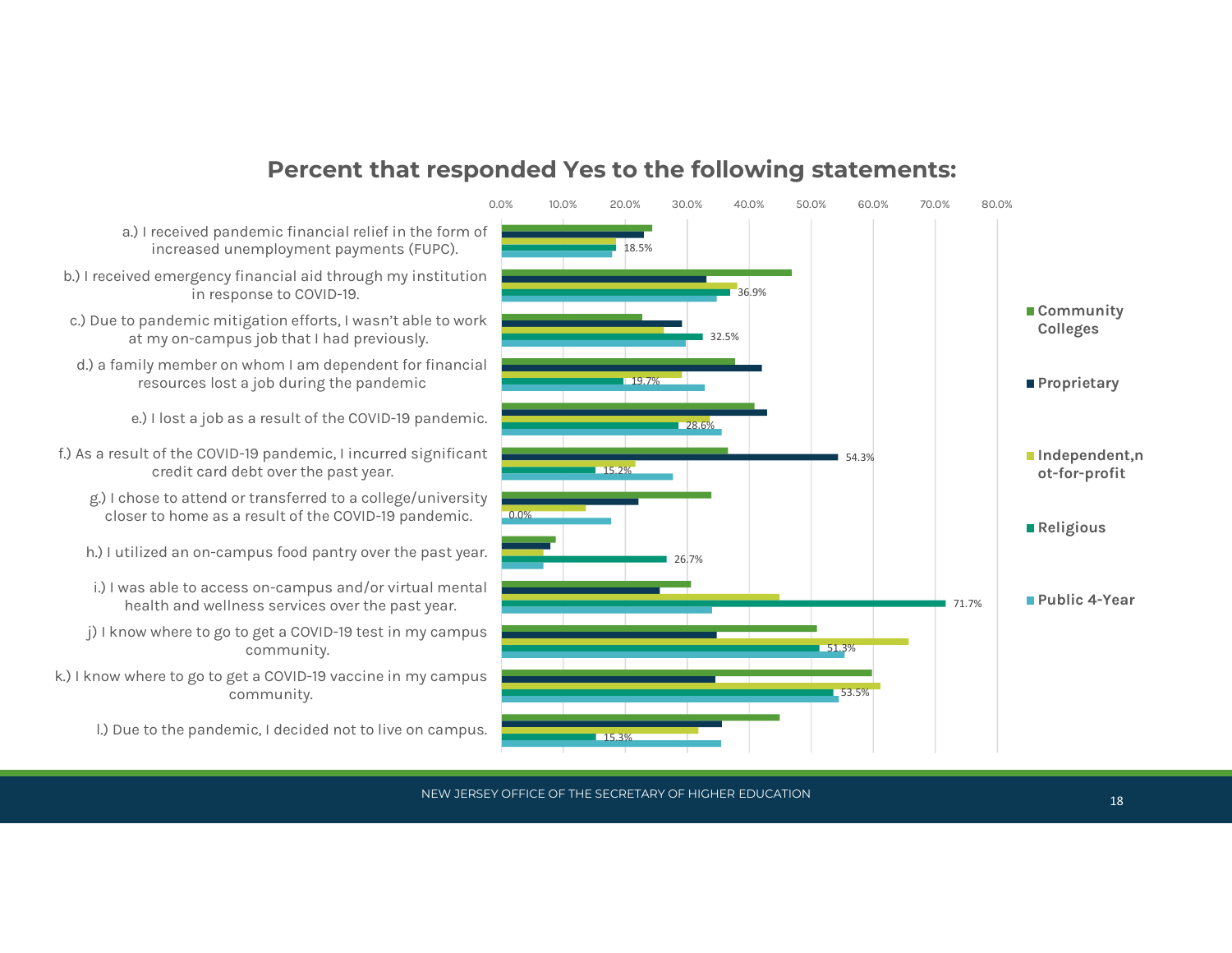

### Percent of Respondents who stated the following was a moderate or major struggle to pay over the last year:

NEW JERSEY OFFICE OF THE SECRETARY OF HIGHER EDUCATION And the state of the state of the state of the state of the state of the state of the state of the state of the state of the state of the state of the state of the sta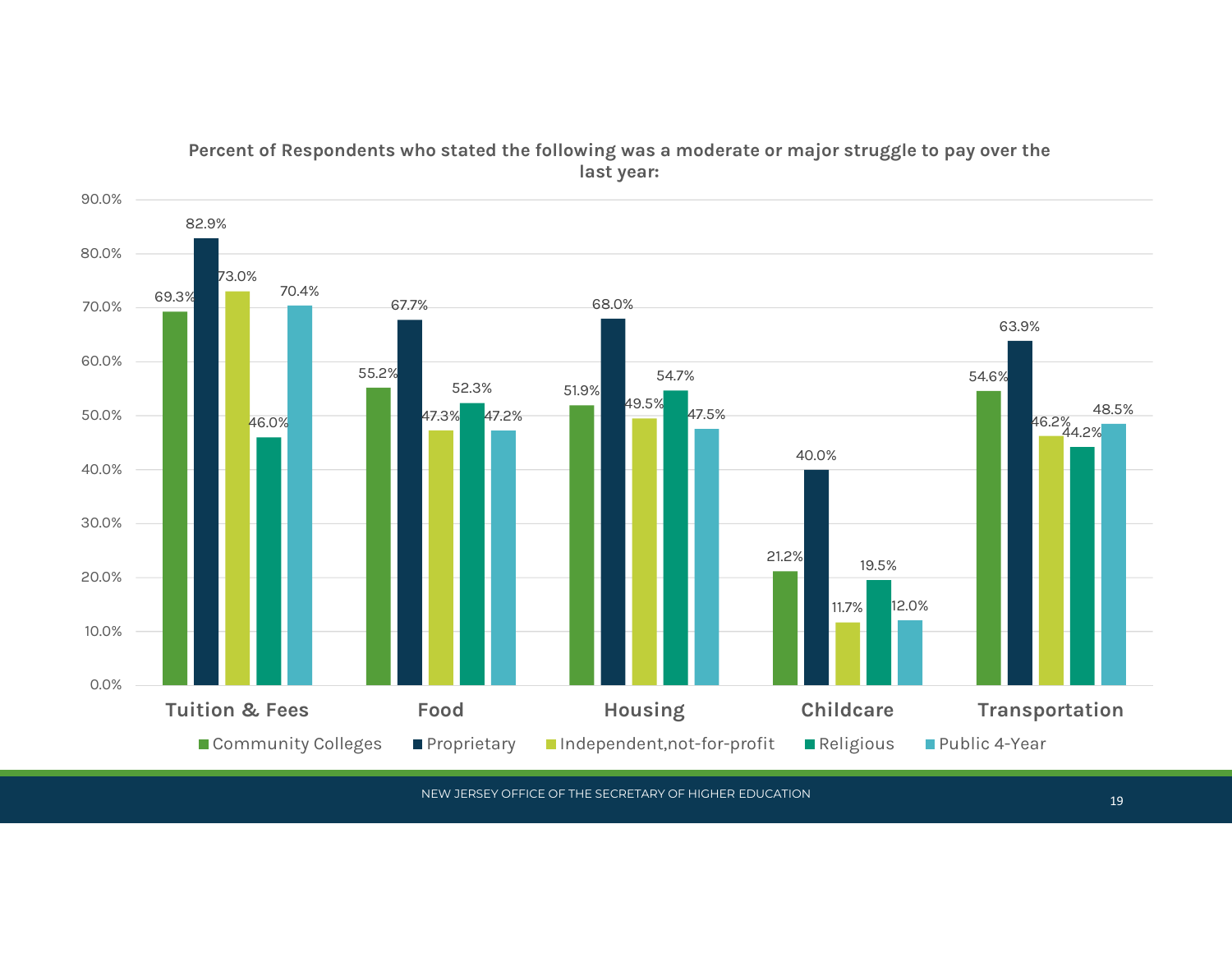

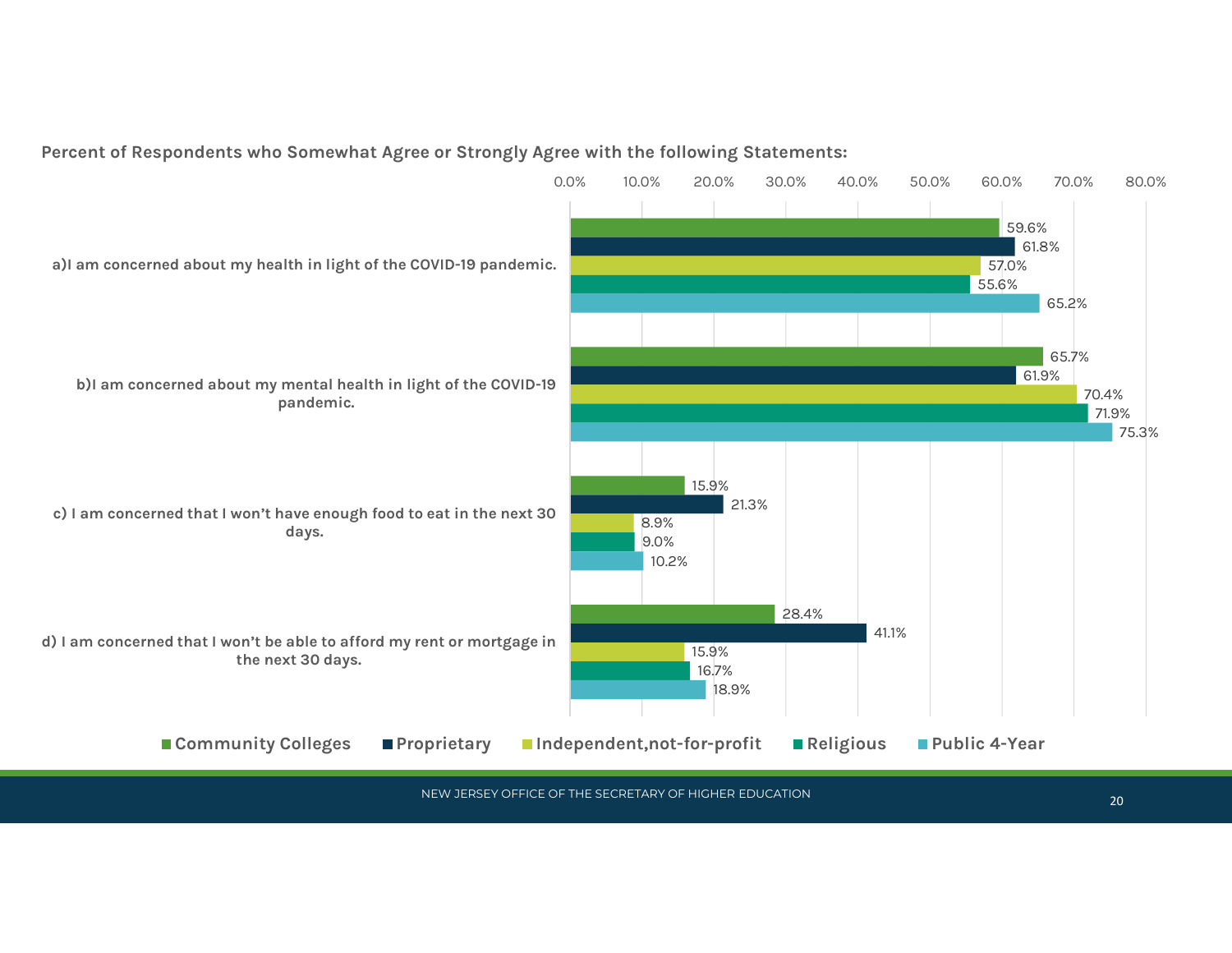## 2022 BEERT QUESTIONNAIRE<br>2022 CTDECC & ANVIETV COVID-19 STUDENT QUESTIONNAIRE STRESS & ANXIETY

How does your current level of stress/anxiety related to the pandemic compare to last year at this time? Percent More Stress/Anxiety

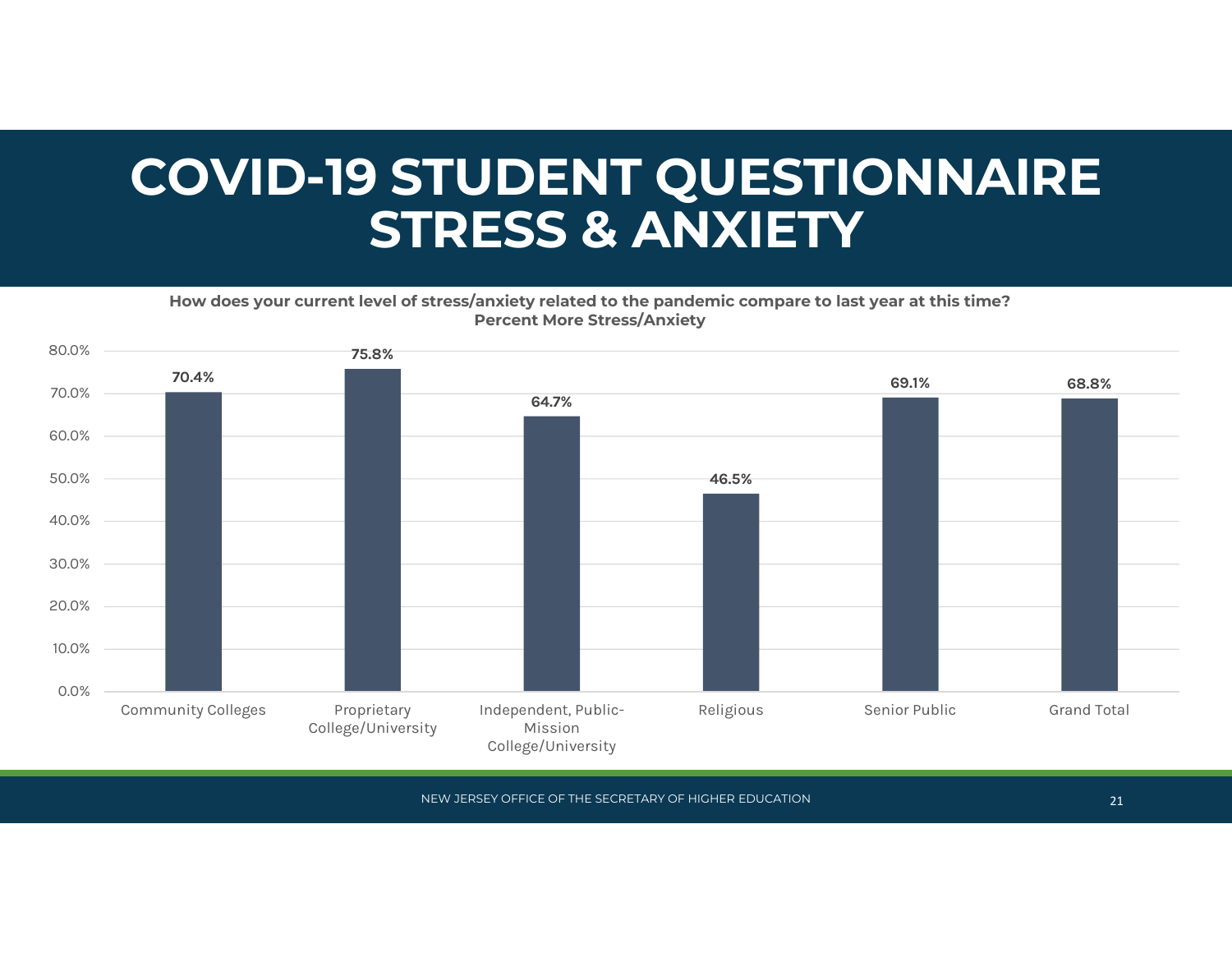

# RESULTS BY RACE/ETHNICITY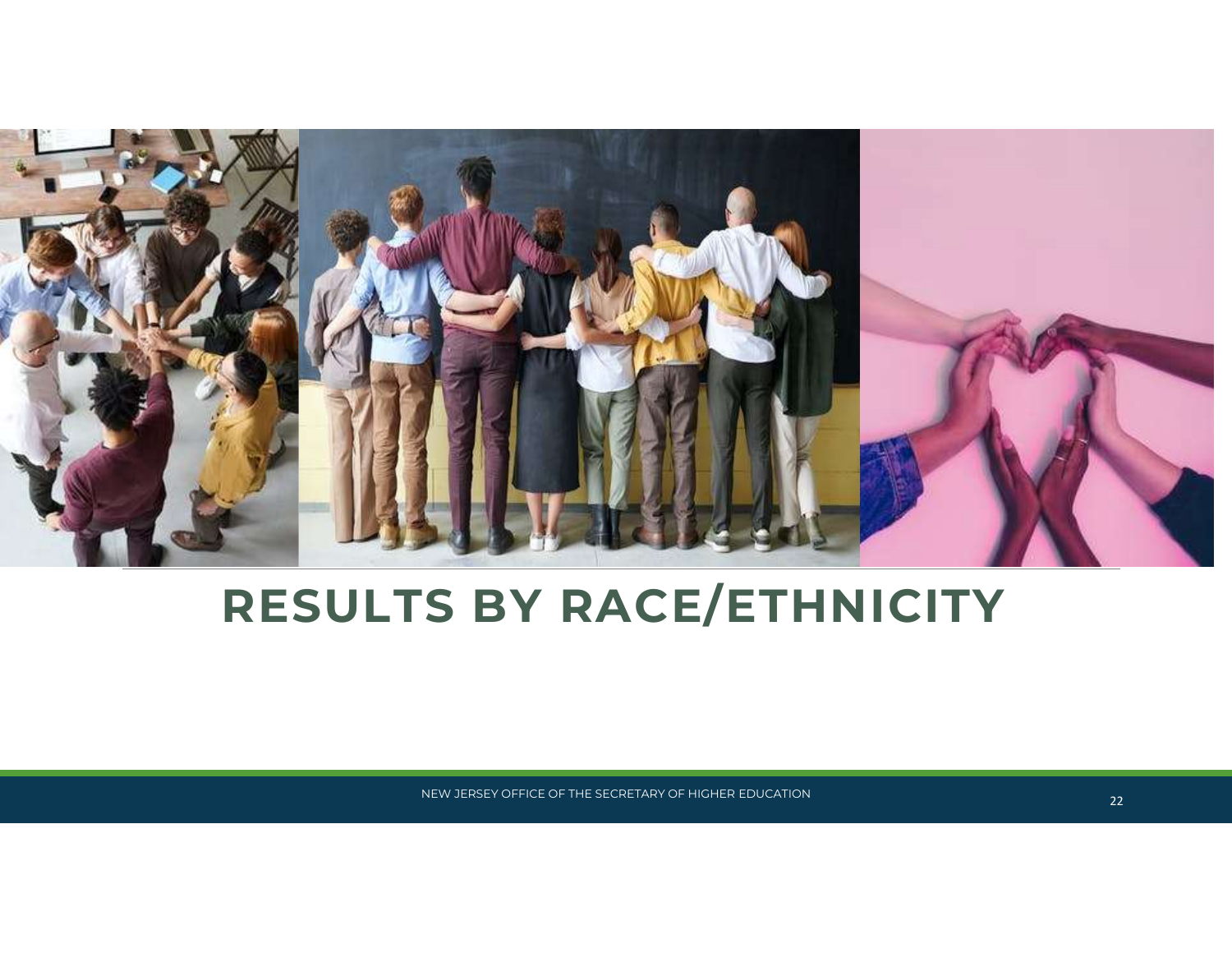# COVID-19 STUDENT QUESTIONNAIRE HIGHLIGHTS

81% of minority student respondents were aware of their institution's COVID-19 mitigation measures, a similar percentage to White respondents

66% of minority student respondents were confident in their institutions' policies + general health/safety protocols, compared to 62.5% of White respondents

76% of minority students rated their current level of stress/anxiety as higher/much higher than last year at this time, compared to 64% for White respondents

 $43\%$  of minority respondents lost a job as a result of the pandemic (and a slightly greater number, 45% had a family member who lost a job), compared to 33% and 27% respectively for White respondents

 $\bf{45}$  of minority respondents incurred significant credit card debt over the last year, compared to 23% for White respondents







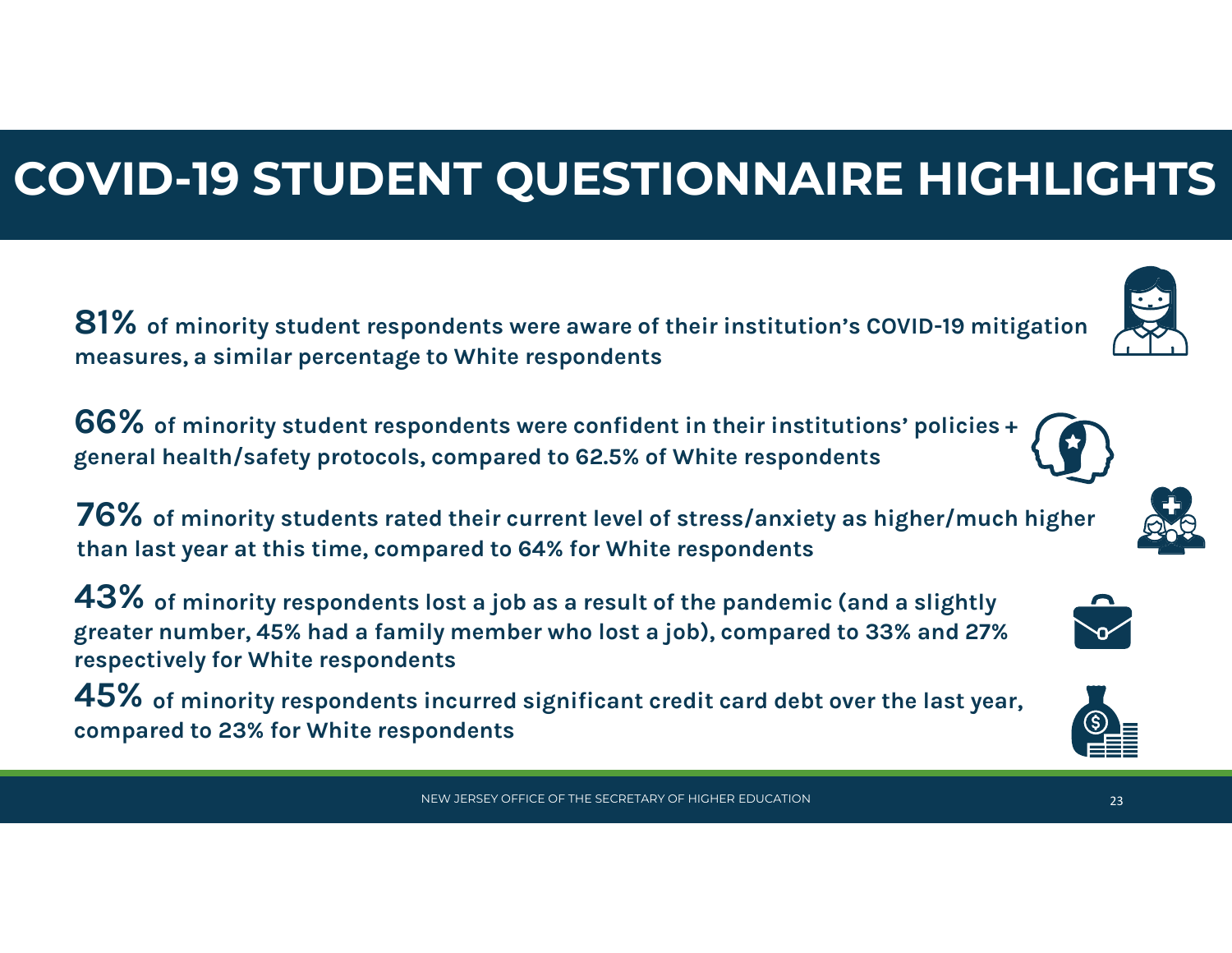

### Percent of Respondents who stated the following was a Moderate or Major Struggle to Pay within the Last Year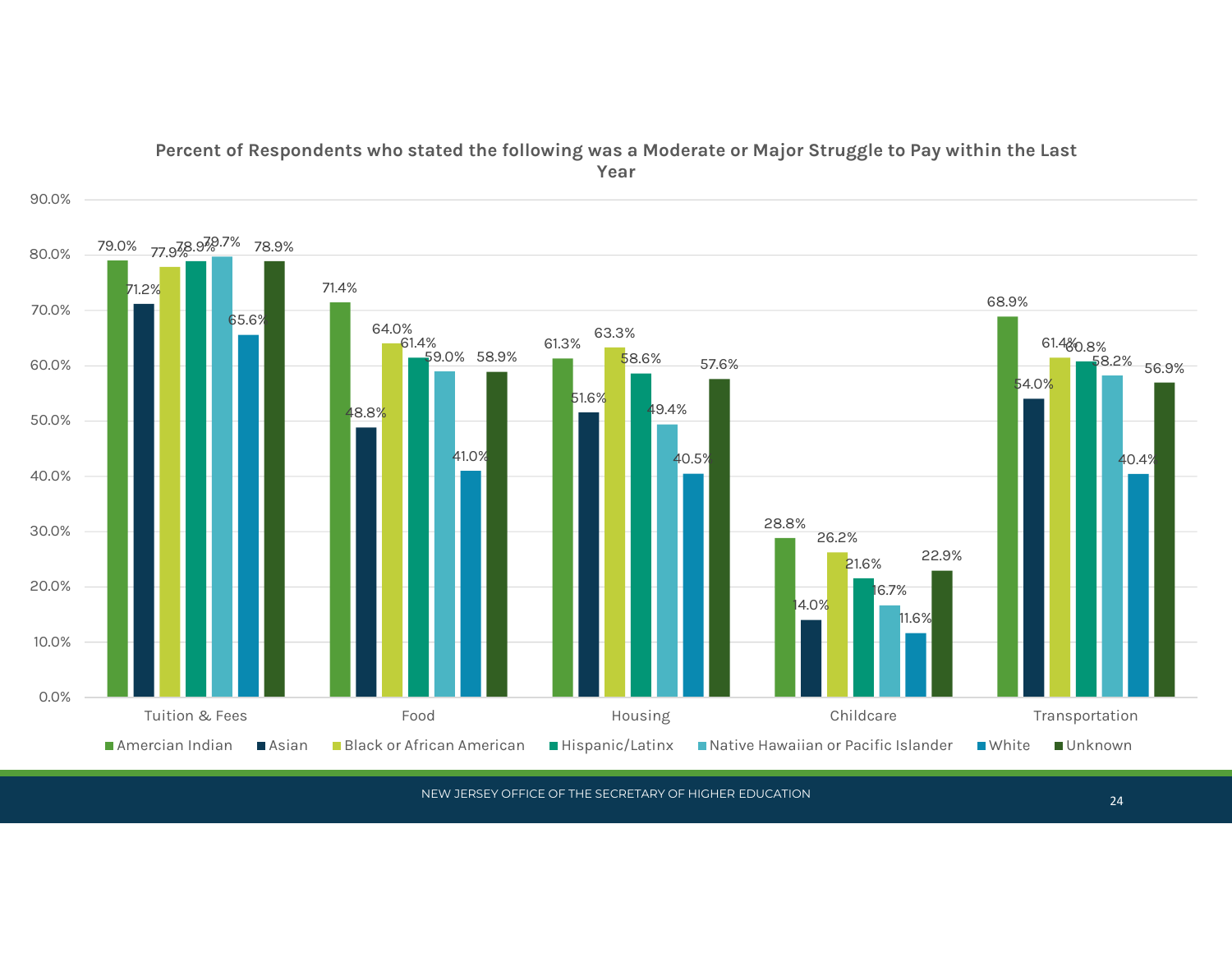Percent Somewhat or Strongly Agree with followign statements…..

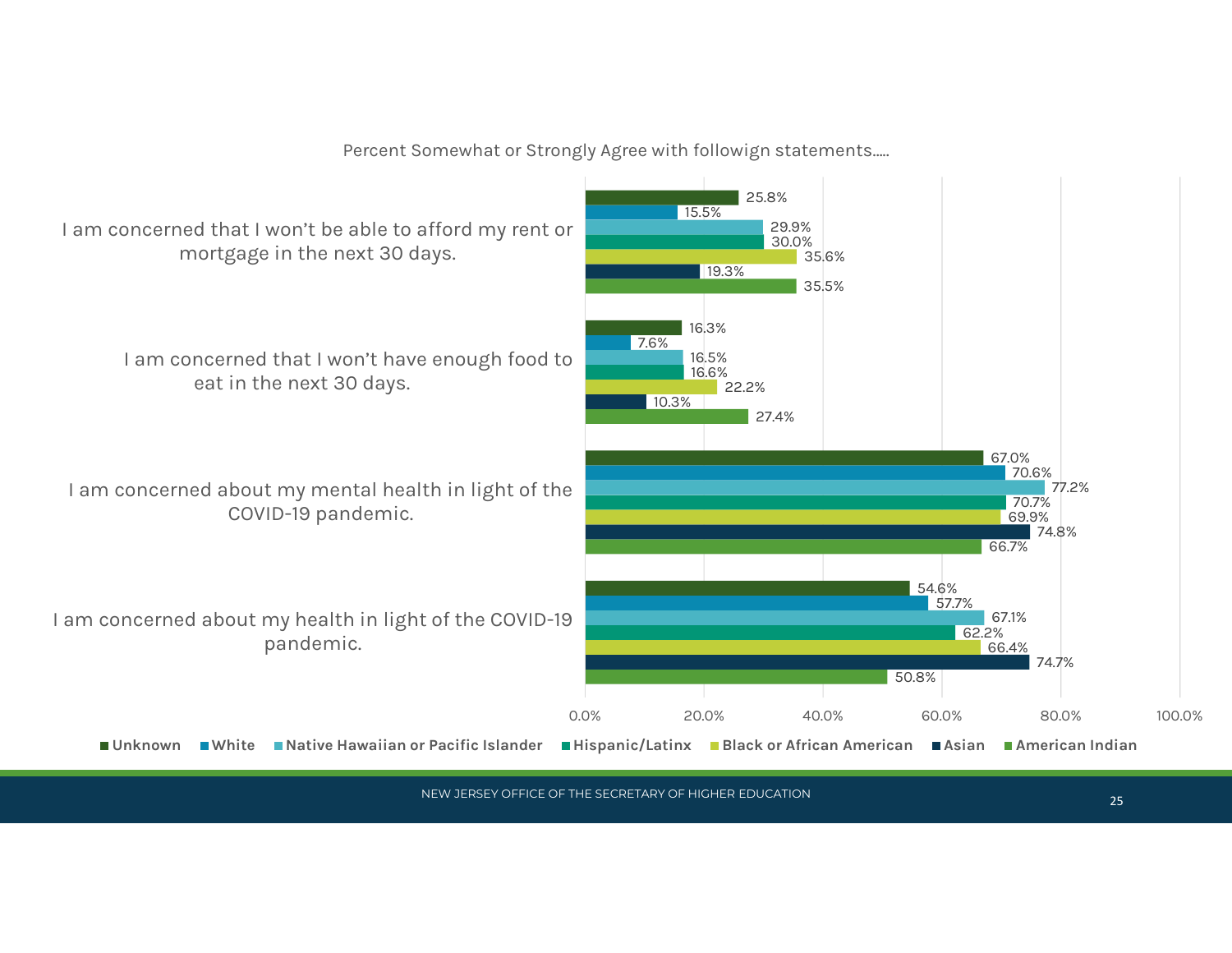

### How does your current level of stress/anxiety related to the pandemic compare to last year at this time? Percent More Stress/Anxiety by Race/Ethnicity